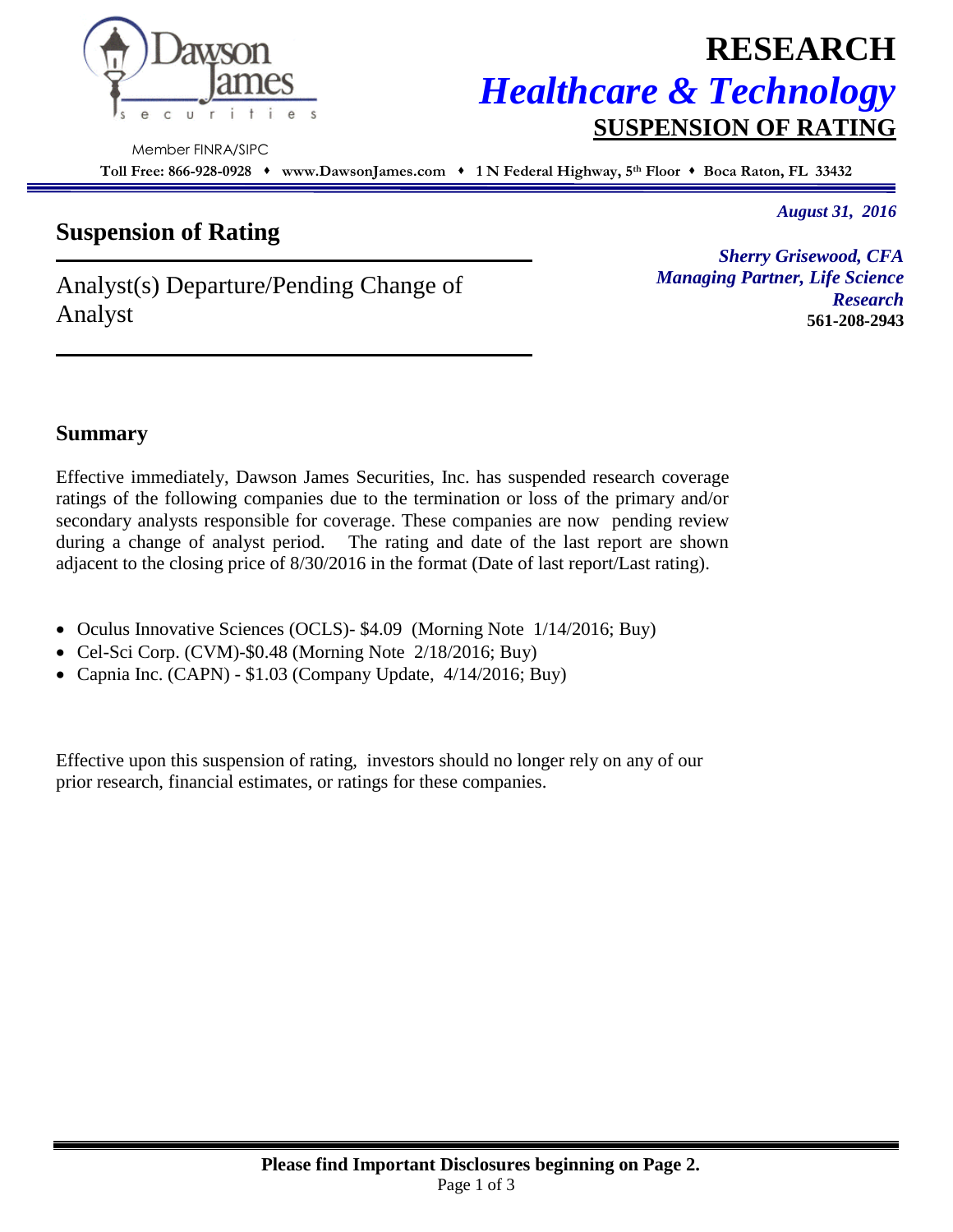

#### **Important Disclosures:**

Dawson James Securities, Inc. (the "Firm") is a member of the Financial Industry Regulatory Authority ("FINRA") and the Securities Investor Protection Corporation ("SIPC").

The Firm does not make a market in the securities of the subject companies. The Firm has engaged in investment banking relationships with OCLS, CVM and CAPN in the prior 12 months, as a manager or co-manager of a public offering and has received compensation resulting from those relationships. The Firm may seek compensation for investment banking services in the future from each of the subject companies. The Firm may have received other compensation from the subject companies in the last 12 months for services unrelated to investment banking.

Neither the research analyst(s) whose name appears on this report nor any member of his (their) household is an officer, director or advisory board member of these companies. The Firm and/or its directors and employees may own securities of the company(s) in this report and may increase or decrease holdings in the future. As of July 30, 2016, the Firm as a whole did not beneficially own 1% or more of any class of common equity securities of any of the subject company (s) of this report. The Firm, its officers, directors, analysts or employees may effect transactions in and have long or short positions in the securities (or options or warrants related to those securities) of the companies subject to this report. The Firm may effect transactions as principal or agent in those securities.

Analysts receive no direct compensation in connection with the Firm's investment banking business. All Firm employees, including the analyst(s) responsible for preparing this report, may be eligible to receive non-product or service specific monetary bonus compensation that is based upon various factors, including total revenues of the Firm and its affiliates as well as a portion of the proceeds from a broad pool of investment vehicles consisting of components of the compensation generated by investment banking activities, including but not limited to shares of stock and/or warrants, which may or may not include the securities referenced in this report.

Although the statements in this report have been obtained from and are based upon recognized statistical services, issuer reports or communications, or other sources that the Firm believes to be reliable, we cannot guarantee their accuracy. All opinions and estimates included in this report constitute the analyst's judgment as of the date of this report and are subject to change without notice.

The securities of the company discussed in this report may be unsuitable for investors depending on their specific investment objectives and financial position. This report is offered for informational purposes only, and does not constitute an offer or solicitation to buy or sell any securities discussed herein in any jurisdiction where such would be prohibited. Additional information is available upon request.

#### **Information about valuation methods and risks can be found in the "STOCK VALUATION" and "RISK FACTORS" sections of the Initiation Reports or most recent Company Updates of each profiled company.**

#### **Ratings Definitions:**

- 1) **Market Outperform** (**Buy)**: the analyst believes the price of the stock will appreciate and produce a total return of at least 20% over the next 12-18 months;
- 2) **Market Perform** (**Neutra**l): the analyst believes the price of the stock is fairly valued for the next 12-18 months;
- 3) **Market Underperform (Sel**l):the analyst believes the price of the stock will decline by at least 20% over the next 12-18 months and should be sold.